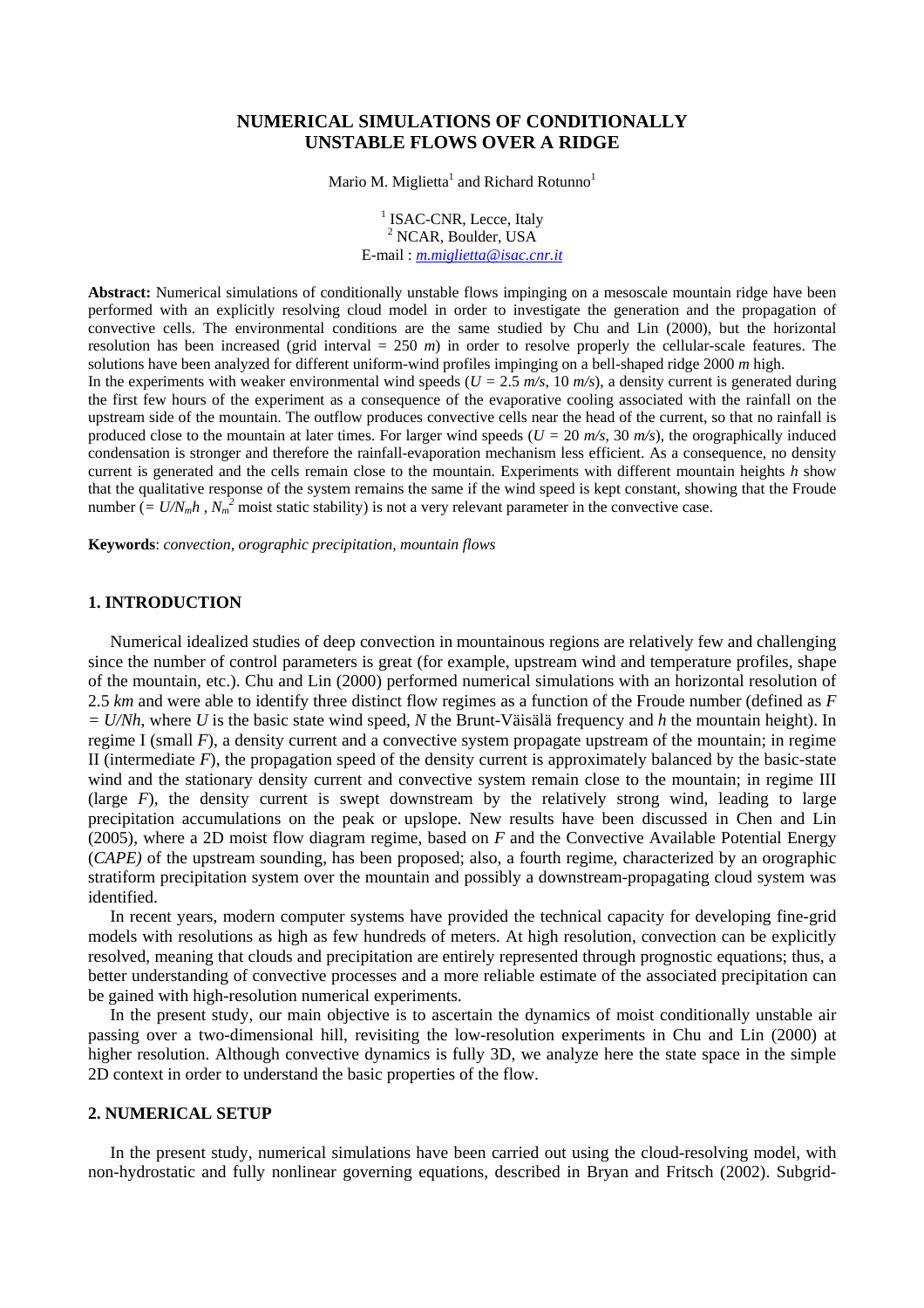scale turbulence is parameterized using a turbulent-kinetic-energy closure; microphysical processes are parameterized through a modified version of the Lin et al. (1983) scheme, including ice; graupel is defined as a large-ice category (no hail is included). Rotational effects are neglected in the present experiments.

The domain is 320 *km* wide (in the *x* direction) and 20 *km* deep (in the *z* direction), the grid resolution *dx =* 250 *m* (apart from a few preliminary experiments, see Section 3) and the vertical spacing variable: in particular, *dz* is constant (250 *m*) at levels lower than 9000 *m*, increases to 500 *m* from 9000 *m* to 10500 *m*, remaining constant (at 500 *m*) up to the top of the domain. The horizontal extension of the domain has been chosen in order to minimize the potential spurious effects of gravity wave reflection at the inflow and outflow boundaries, where an open-radiative condition (Durran and Klemp, 1983) is applied. Also, the total outward mass flux is not allowed to exceed the total inward mass flux; this constraint helps to prevent runaway outward flux that can cause domain-total mass loss and pressure fall. The lower boundary is freeslip, while a Rayleigh damping layer is applied to the uppermost 6 *km*, serving to absorb vertically propagating waves.

The simulations are initialized using the Weisman and Klemp (1982) sounding (see also Chu and Lin (2000), Fig. 3), but with a vertically uniform atmospheric wind speed (*U*). In order to explore the state space, the value of *U* was varied for the different experiments. For simplicity, the orography was prescribed by a bell-shaped mountain:

$$
h = \frac{h_m}{1 + (x/a)^2} \tag{1}
$$

with the half-width *a* equal to 30 *km* and the maximum height  $h_m$  equal to 2000 *m*.

### **3. RESULTS**

Preliminary experiments, performed with the same horizontal resolution of 2.5 *km* used in Chu and Lin (2000), are able to reproduce the flow features shown in that paper. However, moving to finer and finer horizontal resolutions (500 *m*, 250 *m*), both quantitative and qualitative differences emerge. Such discrepancies can be explained taking into account that a grid spacing of less than 500 *m* is needed to resolve properly the convective cellular scale features. Therefore, a resolution of 250 *m* is used hereafter.

Figure 1 shows the time evolution of the rain water  $(q_r)$  as a function of distance across the mountain at the constant height 2 *km*, for the four experiments with different values of the atmospheric wind speed, which are 2.5  $m/s$  (a), 10  $m/s$  (b), 20  $m/s$  (c) and 30  $m/s$  (d). On the downstream side  $(x>0)$ , the advection of convective cells associated with the lee-side hydraulic jump is a transient feature common to all the simulations, while convective cells remain statistically quasi-stationary immediately downstream of the mountain for the two largest values of *U*.

Now we pass to consider the upstream features. For the weaker wind speed of Fig. 1a, *qr* is shown over a shorter time interval (5 *h*), since the fast propagation of the upstream rain cells reach the inflow boundary after only 6 *h* (and then are reflected toward the mountain). When we consider  $U = 10$  m/s (Fig. 1b), the intensity of the cells in the proximity of the mountain weakens and the *qr*-isolines move upstream only after approximately 10 *h* (fig. 1b). For the larger wind speeds of  $U = 20$  m/s (Fig. 1c) and  $U = 30$  m/s (Fig. 1d), the *qr*-isolines remain close to the mountain during the entire simulations.

In order to understand the different behavior on the upstream side among the simulations, potential temperature perturbations are shown in Fig. 2 along vertical cross sections extending from the ground up to 5 *km*. The results are shown after about 5 *h* for  $U = 2.5$  *m/s* and at the final integration time  $t = 15$  *h* for the other experiments.

For  $U = 2.5$   $m/s$  (Fig. 2a) a density current with a minimum temperature perturbation of -8  $\degree$ C moves quickly towards the entrance of the channel. The analysis of the first few hours (not shown) suggests that the solution does not include any upstream blocking, thus, the origin of the density current must be attributed entirely to the moist dynamics. The density current is generated as a consequence of the cooling associated with the evaporation of the rainfall in the first few hours of the simulation on the upstream side of the mountain. The outflow produces new convective cells on the upstream side of the head of the density current while no further rainfall is produced close to the mountain.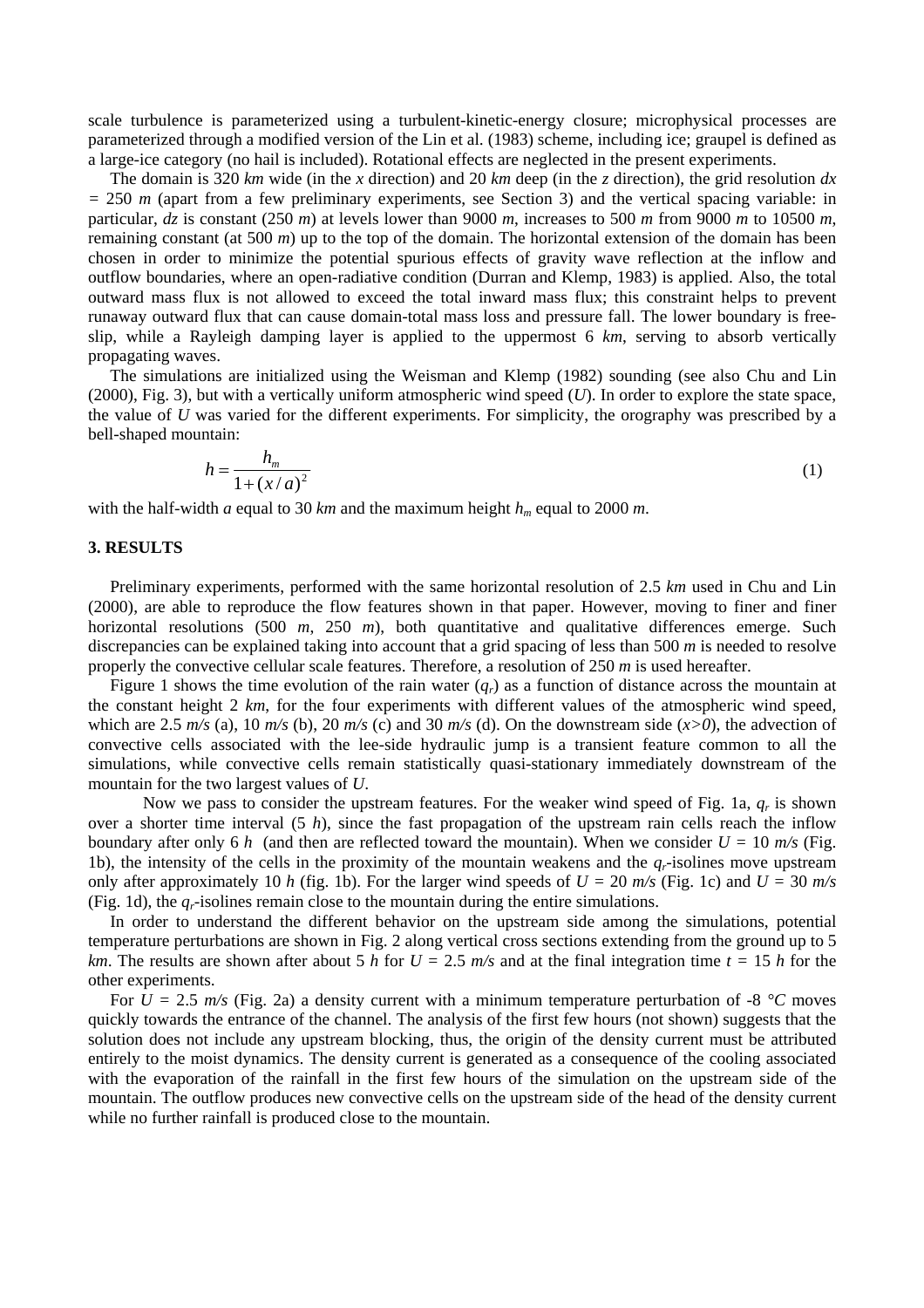

 **Figure 1:** Time evolution of the rain water *qr* in the cross-ridge direction at the constant height of 2 *km*, for four different values of atmospheric wind speed: 2.5 *m/s* (a, left top), 10 *m/s* (b, right top), 20 *m/s* (c, left bottom) and 30 *m/s* (d, right bottom). The time interval is 15 *h* (5 *h* for panel a), the contour interval 0.001  $g/kg$  (0.0005  $g/kg$  for panel a).



**Figure 2:** Potential temperature perturbations (c.i. = 2 °C) along vertical cross sections extending from the ground up to 5 km, for the different experiments:  $U = 2.5$  m/s (a, left top),  $U = 10$  m/s (b, right top),  $U = 20$  m/s (c, left bottom) and  $U = 30$  *m/s* (d, right bottom). The results are shown after 5 *h* for  $U = 2.5$  *m/s* and at the final integration time  $t = 15$ *h* for the other experiments. The domain shown is 100 *km* (200 *km* in panel a) wide on the upstream side, with the mountain top on the right border.



 **Figure 3:** Relative humidity (*rh*) (blue: *rh* < 90%, green: 90% < *rh* < 98%, orange: *rh* > 98%) in a vertical cross section, extending from the ground up to 4  $km$ , located upstream of the mountain for different wind speeds:  $U = 2.5$   $m/s$ (a, left top),  $U = 10$  *m/s* (b, right top),  $U = 20$  *m/s* (c, left bottom) and  $U = 30$  *m/s* (d, right bottom). The results are shown after 5 *h* for  $U = 2.5$  *m/s* and at the final integration time  $t = 15$  *h* for the other experiments. The domain shown is 100 *km* wide (from -160 *km* to -60 *km* in panel a, from -100 *km* to the mountain top for the other cases). The white contours represent the region with rain water content larger than 0.0005 *g/kg*. The mountain is in black.